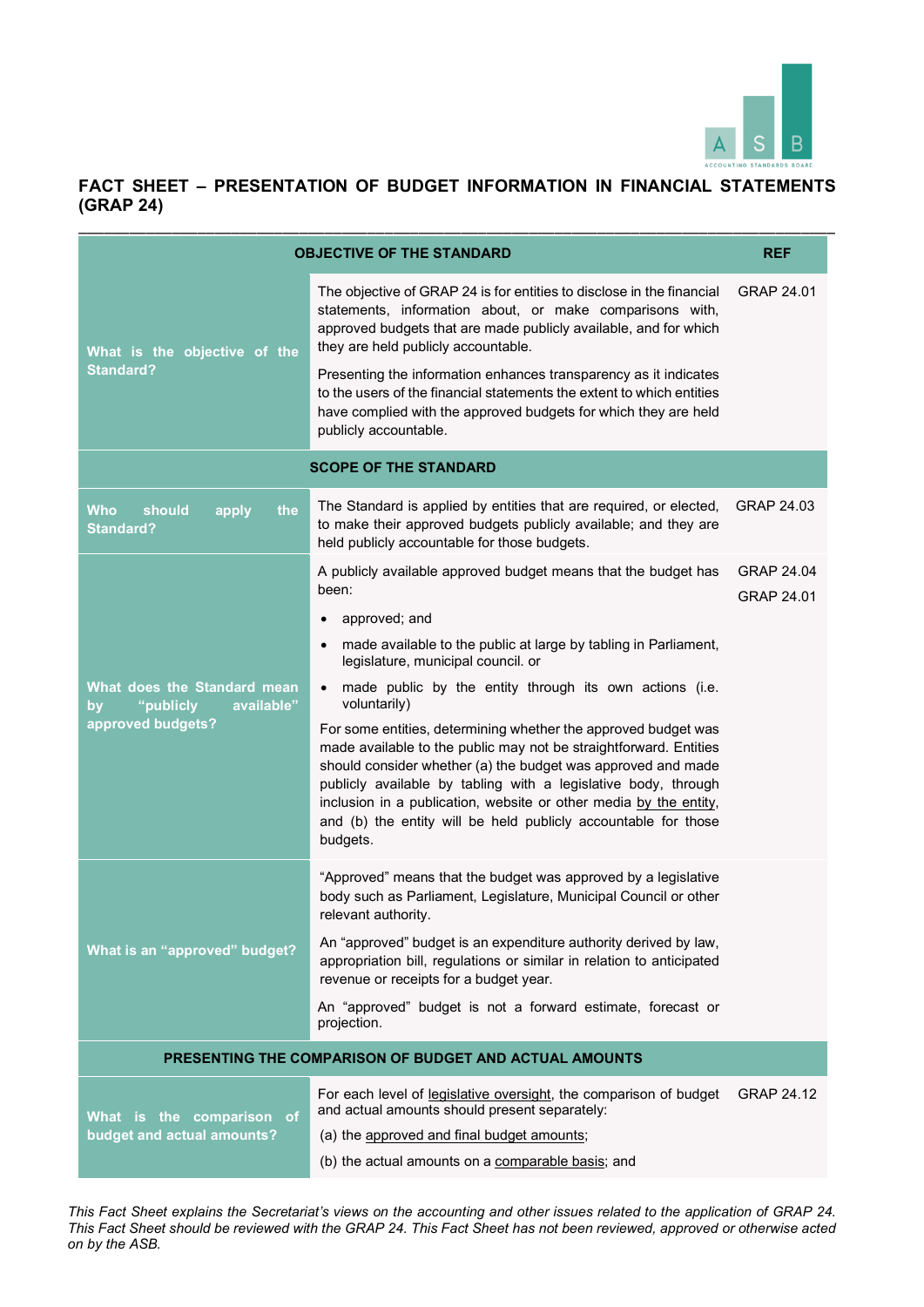

|                                                                                                                                                                                                 | (c) an explanation of material differences between the approved<br>budget and actual amounts in a note disclosure (or cross<br>referenced to another report).                                                                                                                                                                                                                                           |                                                                                                                         |
|-------------------------------------------------------------------------------------------------------------------------------------------------------------------------------------------------|---------------------------------------------------------------------------------------------------------------------------------------------------------------------------------------------------------------------------------------------------------------------------------------------------------------------------------------------------------------------------------------------------------|-------------------------------------------------------------------------------------------------------------------------|
|                                                                                                                                                                                                 | There are two methods to present the comparison:                                                                                                                                                                                                                                                                                                                                                        | <b>GRAP 24.12</b>                                                                                                       |
|                                                                                                                                                                                                 | (a) additional budget columns in the primary financial statements;                                                                                                                                                                                                                                                                                                                                      | GRAP 24.19                                                                                                              |
|                                                                                                                                                                                                 | or<br>(b) a separate additional financial statement referred to as the<br>"Statement of Comparison of Budget and Actual Amounts" or<br>similar.                                                                                                                                                                                                                                                         | to<br><b>GRAP 24.21</b>                                                                                                 |
|                                                                                                                                                                                                 | <b>Additional budget columns</b>                                                                                                                                                                                                                                                                                                                                                                        | Separate financial statement                                                                                            |
| comparison of<br>How<br>the<br>is.<br>budget<br>and<br>actual<br>amounts<br>presented?                                                                                                          | This method is used when the budget and<br>financial statements are prepared on a<br>comparable basis. I.e. the amounts in the<br>financial statements are presented on the<br>same accounting basis, same classification<br>basis/ structure or presentation format,<br>using the same formats and classification<br>schemes, for the same entities and for the<br>same period as the approved budget. | This method is used when the budget and<br>financial statements are not prepared on a<br>comparable basis.              |
|                                                                                                                                                                                                 |                                                                                                                                                                                                                                                                                                                                                                                                         | It can also be used when the budget and<br>financial statements are prepared on a<br>comparable basis.                  |
|                                                                                                                                                                                                 |                                                                                                                                                                                                                                                                                                                                                                                                         | Thus, it is important that the financial<br>statements clarify when the budgetary basis<br>and accounting basis differ. |
|                                                                                                                                                                                                 | Additional columns will identify approved<br>and final budget amounts and, if the entity<br>so chooses, differences between the<br>budget and actual amounts.                                                                                                                                                                                                                                           |                                                                                                                         |
| <b>Should municipalities</b><br>present<br>the<br><b>Statement</b><br>potn<br><b>OL</b><br>Comparison<br>of Budget<br>and<br>Actual<br><b>Amounts</b><br>and<br><b>Appropriation Statement?</b> | Municipalities are required by the National Treasury to present<br>specific budget information in their annual reports in addition to<br>what is required by GRAP 24. For example, an Appropriation<br>Statement is presented along with other budget schedules.                                                                                                                                        | FAQ <sup>1</sup>                                                                                                        |
|                                                                                                                                                                                                 | The information presented in the Appropriation Statement is<br>similar to what is required by GRAP 24, with additional<br>disclosures. Presenting both Statements in the financial<br>statements can lead to repetition of information and confuse users<br>of financial statements.                                                                                                                    |                                                                                                                         |
|                                                                                                                                                                                                 | The Standards of GRAP do not preclude the presentation of<br>information in the financial statements in addition to what is<br>required by the Standards. Entities are encouraged to present:                                                                                                                                                                                                           |                                                                                                                         |
|                                                                                                                                                                                                 | information required by Standards of GRAP together with the<br>additional information entities are required or encouraged to<br>present, once in a single statement or note; or                                                                                                                                                                                                                         |                                                                                                                         |
|                                                                                                                                                                                                 | information required by Standards of GRAP in the financial<br>statements, with additional information provided as an<br>annexure to the financial statements.                                                                                                                                                                                                                                           |                                                                                                                         |

<sup>&</sup>lt;sup>1</sup> FAQ on "What should be considered when presenting information to what is required by GRAP 24 on a comparison of budget and actual information"

*This Fact Sheet explains the Secretariat's views on the accounting and other issues related to the application of GRAP 24. This Fact Sheet should be reviewed with the GRAP 24. This Fact Sheet has not been reviewed, approved or otherwise acted on by the ASB.*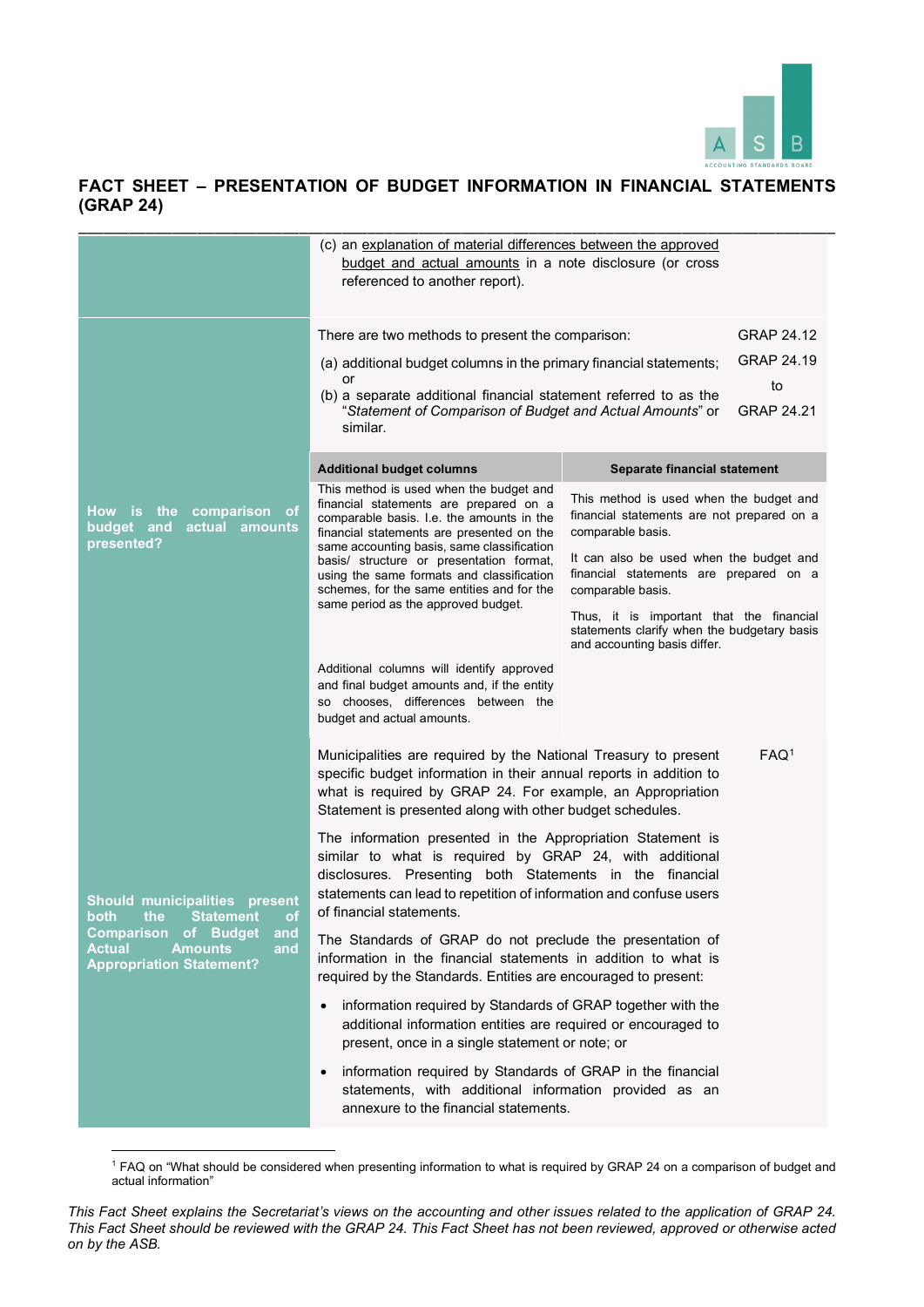

#### **FACT SHEET – PRESENTATION OF BUDGET INFORMATION IN FINANCIAL STATEMENTS (GRAP 24)**  \_\_\_\_\_\_\_\_\_\_\_\_\_\_\_\_\_\_\_\_\_\_\_\_\_\_\_\_\_\_\_\_\_\_\_\_\_\_\_\_\_\_\_\_\_\_\_\_\_\_\_\_\_\_\_\_\_\_\_\_\_\_\_\_\_\_\_\_\_\_\_\_\_\_\_\_\_\_\_\_\_\_\_\_\_\_\_\_\_

|                                                                                            | Where entities present additional budget comparisons or<br>explanations of material changes made to the budget during the<br>year due to a requirement of another body, such as the National<br>Treasury, it may be useful that entities explain to the users of the<br>financial statements that such additional information has been<br>required by the National Treasury.                                                                                                                                                                                                                                                                                                                                                                                                                                                                                                                                                                                                                                                                                                                                                                                                                                                                                                                                                                                                                                                                                                                                                                                                                                | GRAP 24.29                                   |
|--------------------------------------------------------------------------------------------|-------------------------------------------------------------------------------------------------------------------------------------------------------------------------------------------------------------------------------------------------------------------------------------------------------------------------------------------------------------------------------------------------------------------------------------------------------------------------------------------------------------------------------------------------------------------------------------------------------------------------------------------------------------------------------------------------------------------------------------------------------------------------------------------------------------------------------------------------------------------------------------------------------------------------------------------------------------------------------------------------------------------------------------------------------------------------------------------------------------------------------------------------------------------------------------------------------------------------------------------------------------------------------------------------------------------------------------------------------------------------------------------------------------------------------------------------------------------------------------------------------------------------------------------------------------------------------------------------------------|----------------------------------------------|
|                                                                                            | PREPARING THE COMPARISON OF BUDGET AND ACTUAL AMOUNTS                                                                                                                                                                                                                                                                                                                                                                                                                                                                                                                                                                                                                                                                                                                                                                                                                                                                                                                                                                                                                                                                                                                                                                                                                                                                                                                                                                                                                                                                                                                                                       |                                              |
| What information should be<br>disclosed in the comparison of<br>budget and actual amounts? | The approved budget includes detailed information about specific<br>activities and programmes, and may be published in various<br>formats, e.g. schedules, note disclosures, etc. To ensure the<br>information is presented at the relevant level of oversight, the<br>information is aggregated into broad classes,<br>budget<br>classifications, or budget headings. The Standard explains that<br>entities should present the comparison of budget and actual<br>information to be consistent with the broad classes and budget<br>classifications, or headings so that the comparisons are made at<br>the relevant level of oversight set by the relevant authority<br>approving the budget and identified in the approved budget.<br>In some cases, financial information included in approved budgets<br>needs to be aggregated for presentation in financial statements to<br>avoid disclosure overload and to reflect relevant levels of<br>oversight set by Parliament, the legislatures, the municipal<br>councils, or other relevant authority approving the budget.<br>For example:<br>If the approved budget comprises the full set of primary<br>$\bullet$<br>financial statements, then the comparison of budget and<br>actual information is presented as the full set of financial<br>statements.<br>If the approved budget is presented as the statement of<br>$\bullet$<br>financial performance or cash flow statement, then the<br>comparison of budget and actual information is presented as<br>those parts of the primary financial statements that make up<br>the approved budget. | <b>GRAP 24.22</b><br>to<br><b>GRAP 24.26</b> |
|                                                                                            | Therefore, the extent of the comparison and level of aggregation<br>involves judgement. Such judgement is exercised in the context<br>of the Standard's objective and the qualitative characteristics of<br>financial reporting.                                                                                                                                                                                                                                                                                                                                                                                                                                                                                                                                                                                                                                                                                                                                                                                                                                                                                                                                                                                                                                                                                                                                                                                                                                                                                                                                                                            |                                              |
| What is a "comparable basis"?                                                              | The Standard requires that the actual amounts should be<br>presented on a comparable basis to the budget in the comparison<br>of actual and budget amounts. The approved budget is a legal<br>document through which entities will be held accountable, as such<br>the actual amounts in the financial statements should be adjusted<br>to align with that budget.                                                                                                                                                                                                                                                                                                                                                                                                                                                                                                                                                                                                                                                                                                                                                                                                                                                                                                                                                                                                                                                                                                                                                                                                                                          | GRAP 24.30                                   |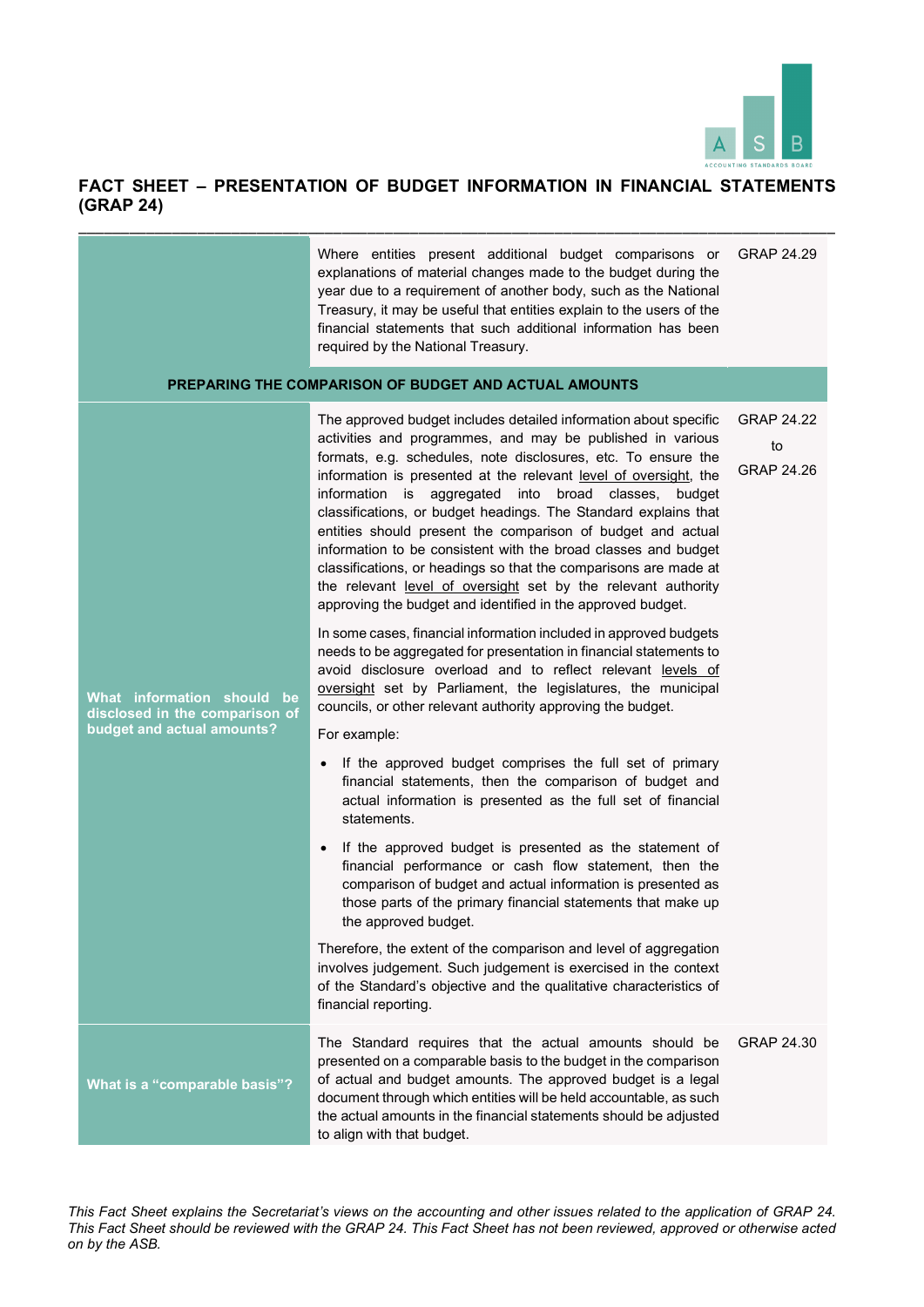

|                                                                                                                 | Comparable basis means that the actual amounts from the<br>financial statements are adjusted to reflect the same basis of<br>accounting (i.e. cash or accrual), same classification<br>system/structure (i.e. nature, function or other basis), same<br>entities (i.e. for a group of entities, or an individual entity), and<br>reporting period, as the approved budget.<br>Where the approved budget is prepared on the cash or modified<br>cash basis and the classification system is different to the financial<br>statements, it means that the actual amounts will be presented<br>based on the accounting basis and classification system adopted<br>for the approved budget. |                                        |
|-----------------------------------------------------------------------------------------------------------------|----------------------------------------------------------------------------------------------------------------------------------------------------------------------------------------------------------------------------------------------------------------------------------------------------------------------------------------------------------------------------------------------------------------------------------------------------------------------------------------------------------------------------------------------------------------------------------------------------------------------------------------------------------------------------------------|----------------------------------------|
|                                                                                                                 | The Standard requires an explanation of material differences<br>between the budget and actual amounts to be disclosed in the<br>notes to the financial statements (or cross referenced to another<br>report).                                                                                                                                                                                                                                                                                                                                                                                                                                                                          | <b>GRAP 24.12</b><br><b>GRAP 12.14</b> |
|                                                                                                                 | Materiality is defined as: "Omissions or misstatements of items<br>are material if they could, individually or collectively, influence the<br>decisions or assessments of users made on the basis of the<br>financial statements. Materiality depends on the nature or size of<br>the omission or misstatement judged in the surrounding<br>circumstances. The nature or size of the information item, or a<br>combination of both, could be the determining factor."                                                                                                                                                                                                                  |                                        |
| Should all differences between<br>the budget and actual amounts<br>be explained in the financial<br>statements? | Entities should assess whether differences between budget and<br>actual amounts are material from the perspective of the users of<br>the financial statements i.e. whether those differences can be<br>expected to influence the decisions or assessments of the users.<br>Therefore, the nature or size of the difference is assessed to<br>determine whether the difference is material, and should be<br>explained in the financial statements.                                                                                                                                                                                                                                     |                                        |
|                                                                                                                 | The Standard does not require entities to disclose the materiality<br>threshold (Rand value or %) or qualitative considerations for<br>assessing the materiality of differences. However, entities are<br>required to disclose their significant judgements, and they may<br>disclose their materiality considerations if it will assist the users of<br>financial statements to understand why certain differences have<br>not been explained.                                                                                                                                                                                                                                        |                                        |
|                                                                                                                 | Refer to the ASB's Guideline on Materiality.                                                                                                                                                                                                                                                                                                                                                                                                                                                                                                                                                                                                                                           |                                        |
| What is the difference between                                                                                  | The Standard requires presentation of the approved and final<br>budget amounts in the comparison of actual and budget amounts.<br>An approved budget is defined as: "The expenditure                                                                                                                                                                                                                                                                                                                                                                                                                                                                                                   | <b>GRAP 24.06</b><br><b>GRAP 24.12</b> |
| an approved and final budget?                                                                                   | authority derived from laws, appropriation bills, regulations<br>and other decisions related to the anticipated revenue or<br>receipts for the budgetary period."                                                                                                                                                                                                                                                                                                                                                                                                                                                                                                                      |                                        |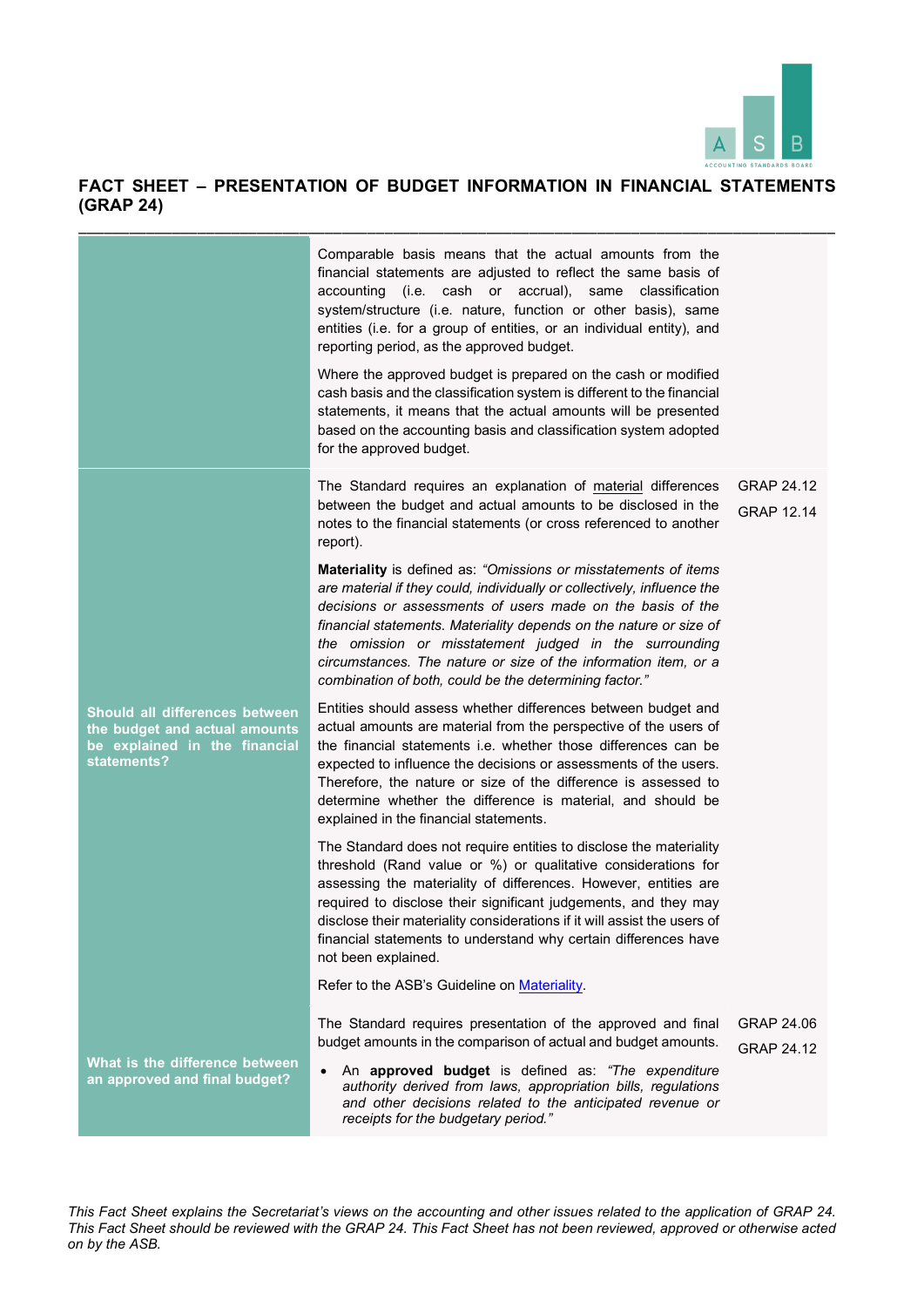

|                                                                                                                                        | A final budget is defined as: "The approved budget adjusted<br>for transfers, allocations, supplemental appropriations, and<br>other changes applicable to the budget period."                                                                                                                                                                                         |                         |
|----------------------------------------------------------------------------------------------------------------------------------------|------------------------------------------------------------------------------------------------------------------------------------------------------------------------------------------------------------------------------------------------------------------------------------------------------------------------------------------------------------------------|-------------------------|
|                                                                                                                                        | Therefore, the final budget includes all changes made by the<br>entity subsequent to the budget being approved by Parliament,<br>the legislatures, municipal councils or other relevant authority.<br>Unlike the approved budget, the final budget may not necessarily<br>be made publicly available. In some cases, the approved and final<br>budget may be the same. |                         |
|                                                                                                                                        | The Standard requires an explanation of changes between the<br>approved and final budget in the notes to the financial statements<br>(or cross referenced to another report).                                                                                                                                                                                          | GRAP 24.27              |
| Should changes between the<br>approved and final budget be<br>financial<br>explained<br><u>in</u><br>the<br>statements?                | Depending on the legislation governing budgets, changes<br>between the approved and final budget may undergo an approval<br>process. Entities should provide explanations of these changes<br>as it will assist the users of financial statements to understand<br>what gave rise to those changes.                                                                    |                         |
|                                                                                                                                        | The explanation will include whether, for example, changes arose<br>as a result of reallocations within the approved budget parameters<br>or other factors, such as changes in the overall budget<br>parameters. Due to the material nature of these changes, the<br>changes should be explained regardless of the size.                                               |                         |
|                                                                                                                                        | NOTE DISCLOSURES OF BUDGETARY BASIS, PERIOD AND SCOPE                                                                                                                                                                                                                                                                                                                  |                         |
|                                                                                                                                        | The Standard requires entities to explain in the notes to the<br>financial statements:                                                                                                                                                                                                                                                                                 | <b>GRAP 24.38</b><br>to |
|                                                                                                                                        | the budgetary basis and classification system adopted in the<br>approved budget;                                                                                                                                                                                                                                                                                       | <b>GRAP 24.45</b>       |
| Why<br>should<br>the<br>budgetary<br>entities<br>basis,<br>period<br>and                                                               | period covered by the approved budget; and                                                                                                                                                                                                                                                                                                                             |                         |
| <b>included</b><br>the budget<br>⊟in ∶<br>be                                                                                           | entities included in the approved budget.<br>$\bullet$                                                                                                                                                                                                                                                                                                                 |                         |
| disclosed?                                                                                                                             | The financial statements already include information on the basis<br>of preparation for the financial statements. By disclosing this<br>additional information it will assist the users of financial<br>statements to understand the relationship between the budget<br>and actual information disclosed in the financial statements.                                  |                         |
| RECONCILIATION OF ACTUAL AMOUNTS ON A COMPARABLE BASIS AND ACTUAL<br><b>AMOUNTS IN THE FINANCIAL STATEMENTS</b>                        |                                                                                                                                                                                                                                                                                                                                                                        |                         |
| When is the reconciliation of the<br>actual<br>amounts<br>on<br>a<br>comparable basis to the budget<br>the<br>actual<br>amounts<br>and | When the financial statements and approved budget are not<br>prepared on a comparable basis, the Standard requires a<br>reconciliation of the actual amounts on a comparable basis to the                                                                                                                                                                              | GRAP 24.46              |